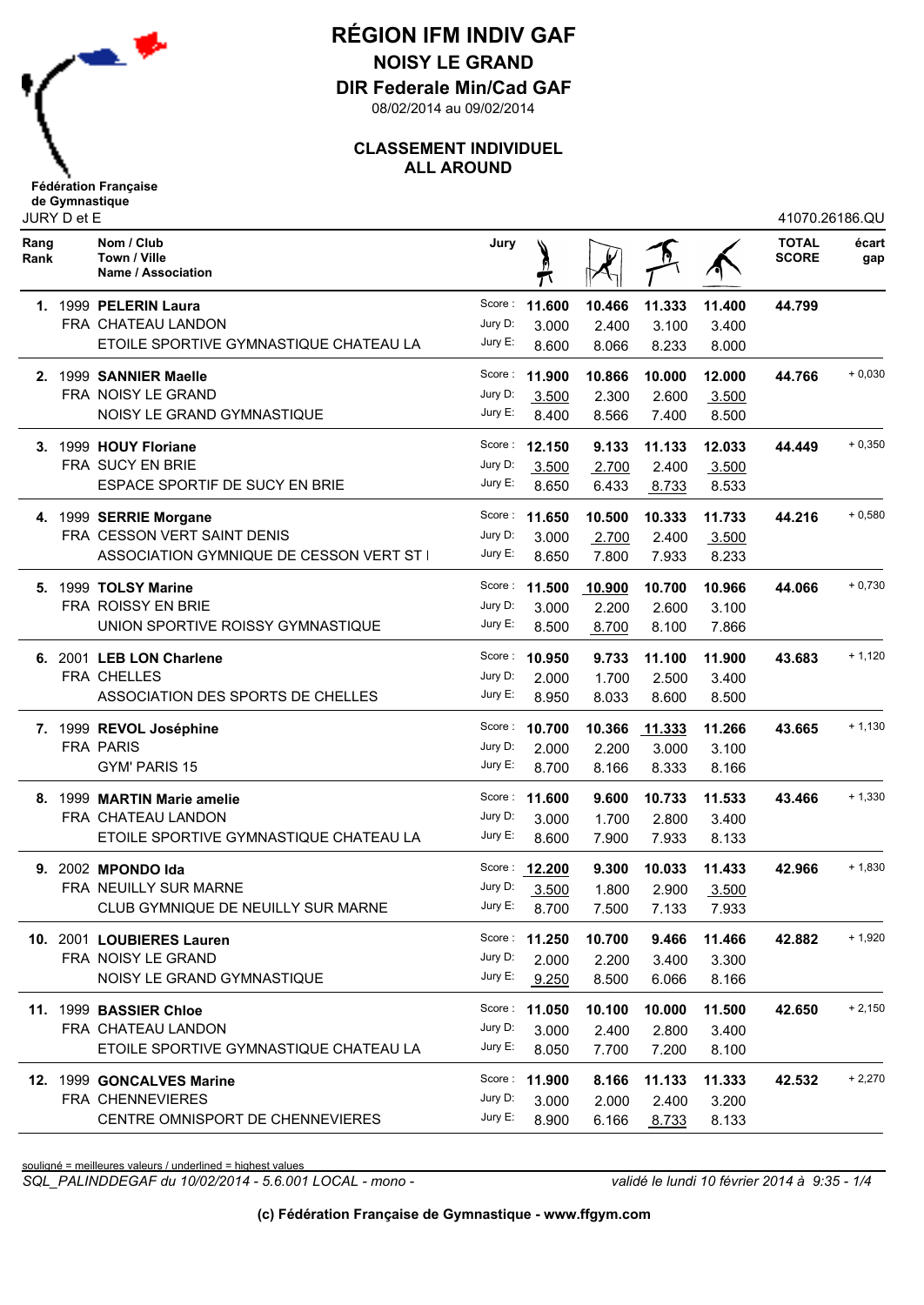

**DIR Federale Min/Cad GAF**

08/02/2014 au 09/02/2014

### **CLASSEMENT INDIVIDUEL ALL AROUND**

|              | JURY D et E |                                                  |         |               | 41070.26186.QU |        |        |                              |              |
|--------------|-------------|--------------------------------------------------|---------|---------------|----------------|--------|--------|------------------------------|--------------|
| Rang<br>Rank |             | Nom / Club<br>Town / Ville<br>Name / Association | Jury    |               |                |        |        | <b>TOTAL</b><br><b>SCORE</b> | écart<br>gap |
|              |             | 13. 1999 DORCHAT Nolwenn                         |         | Score: 10.700 | 10.233         | 10.266 | 11.100 | 42.299                       | $+2,500$     |
|              |             | FRA CHATEAU LANDON                               | Jury D: | 2.000         | 2.400          | 2.900  | 3.100  |                              |              |
|              |             | ETOILE SPORTIVE GYMNASTIQUE CHATEAU LA           | Jury E: | 8.700         | 7.833          | 7.366  | 8.000  |                              |              |
|              |             | 14. 1999 SAFSAF Kenza                            |         | Score: 11.000 | 9.133          | 10.900 | 11.166 | 42.199                       | $+2,600$     |
|              |             | FRA SUCY EN BRIE                                 | Jury D: | 2.000         | 2.400          | 2.400  | 3.500  |                              |              |
|              |             | ESPACE SPORTIF DE SUCY EN BRIE                   | Jury E: | 9.000         | 6.733          | 8.500  | 7.666  |                              |              |
|              |             | 15. 2000 BREVET Clara                            |         | Score: 10.550 | 8.433          | 10.900 | 11.966 | 41.849                       | $+2,950$     |
|              |             | <b>FRA PARIS</b>                                 | Jury D: | 2.000         | 1.700          | 3.000  | 3.100  |                              |              |
|              |             | <b>GYM' PARIS 15</b>                             | Jury E: | 8.550         | 6.733          | 7.900  | 8.866  |                              |              |
|              |             | 16. 2000 LENOIR Astrid                           |         | Score: 11.200 | 8.666          | 9.933  | 11.900 | 41.699                       | $+3,100$     |
|              |             | FRA SUCY EN BRIE                                 | Jury D: | 3.000         | 2.700          | 2.400  | 3.400  |                              |              |
|              |             | ESPACE SPORTIF DE SUCY EN BRIE                   | Jury E: | 8.200         | 5.966          | 7.533  | 8.500  |                              |              |
|              |             | 17. 2000 MESDAG Julie                            |         | Score: 10.800 | 8.866          | 10.866 | 11.166 | 41.698                       | $+3,100$     |
|              |             | <b>FRA NEUILLY SUR MARNE</b>                     | Jury D: | 2.000         | 2.500          | 3.000  | 3.400  |                              |              |
|              |             | CLUB GYMNIQUE DE NEUILLY SUR MARNE               | Jury E: | 8.800         | 6.366          | 7.866  | 7.766  |                              |              |
|              |             | <b>18. 2000 BIA Louise</b>                       |         | Score: 12.050 | 8.066          | 9.766  | 11.800 | 41.682                       | $+3,120$     |
|              |             | <b>FRA PARIS</b>                                 | Jury D: | 3.000         | 1.700          | 2.800  | 3.500  |                              |              |
|              |             | <b>GYM' PARIS 15</b>                             | Jury E: | 9.050         | 6.366          | 6.966  | 8.300  |                              |              |
|              |             | 19. 2000 HARMEL Quitterie                        |         | Score: 11.050 | 7.633          | 10.633 | 12.200 | 41.516                       | $+3,280$     |
|              |             | FRA SAINT MAUR                                   | Jury D: | 2.000         | 2.000          | 2.500  | 3.500  |                              |              |
|              |             | ST MAUR UNION SPORTS                             | Jury E: | 9.050         | 5.633          | 8.133  | 8.700  |                              |              |
|              |             | 20. 1999 MARINI Bianca                           |         | Score: 10.750 | 8.766          | 10.433 | 11.566 | 41.515                       | $+3,280$     |
|              |             | <b>FRA SUCY EN BRIE</b>                          | Jury D: | 2.000         | 2.100          | 2.400  | 3.100  |                              |              |
|              |             | ESPACE SPORTIF DE SUCY EN BRIE                   | Jury E: | 8.750         | 6.666          | 8.033  | 8.466  |                              |              |
|              |             | <b>21. 2000 TANG Maï-linh</b>                    |         | Score: 10.850 | 9.300          | 10.233 | 11.066 | 41.449                       | $+3,350$     |
|              |             | FRA SAINT MAUR                                   | Jury D: | 2.000         | 2.600          | 2.400  | 3.300  |                              |              |
|              |             | ST MAUR UNION SPORTS                             |         | Jury E: 8.850 | 6.700          | 7.833  | 7.766  |                              |              |
|              |             | 22. 1999 ROCHES Lucie                            |         | Score: 10.800 | 8.433          | 10.400 | 11.766 | 41.399                       | $+3,400$     |
|              |             | FRA SUCY EN BRIE                                 | Jury D: | 2.000         | 2.700          | 1.800  | 3.100  |                              |              |
|              |             | ESPACE SPORTIF DE SUCY EN BRIE                   | Jury E: | 8.800         | 5.733          | 8.600  | 8.666  |                              |              |
|              |             | 23. 2001 GIRARD Camille                          |         | Score: 10.750 | 9.566          | 9.133  | 11.700 | 41.149                       | $+3,650$     |
|              |             | FRA CHELLES                                      |         | Jury D: 2.000 | 1.700          | 2.500  | 3.300  |                              |              |
|              |             | ASSOCIATION DES SPORTS DE CHELLES                |         | Jury E: 8.750 | 7.866          | 6.633  | 8.400  |                              |              |
|              |             | 24. 2000 MATIAS Roxane                           |         | Score: 10.500 | 9.200          | 9.500  | 11.900 | 41.100                       | $+3,700$     |
|              |             | FRA NOISY LE GRAND                               | Jury D: | 2.000         | 1.800          | 2.900  | 3.500  |                              |              |
|              |             | NOISY LE GRAND GYMNASTIQUE                       | Jury E: | 8.500         | 7.400          | 6.600  | 8.400  |                              |              |

souligné = meilleures valeurs / underlined = highest values

*SQL\_PALINDDEGAF du 10/02/2014 - 5.6.001 LOCAL - mono - validé le lundi 10 février 2014 à 9:35 - 2/4*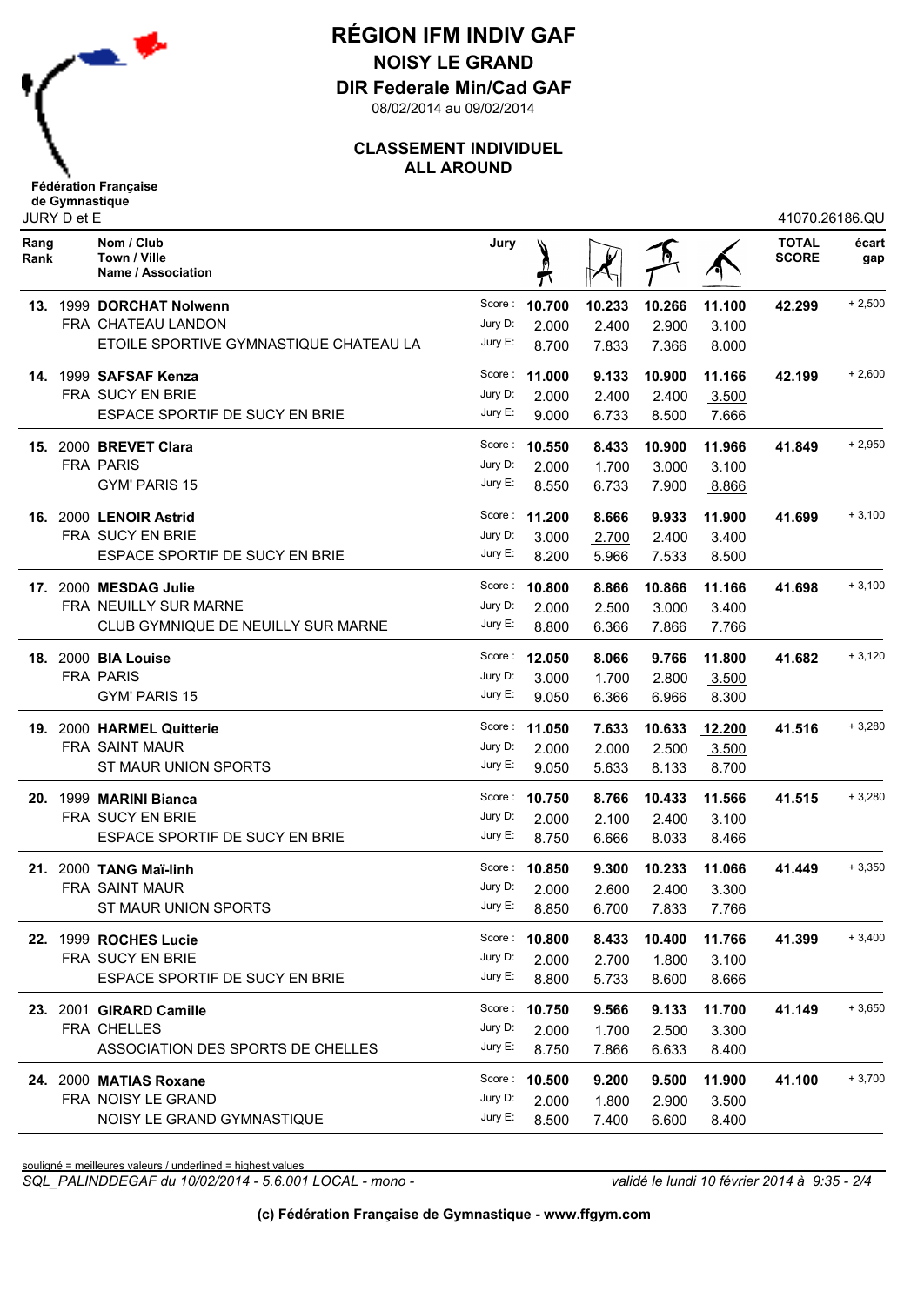

**DIR Federale Min/Cad GAF**

08/02/2014 au 09/02/2014

### **CLASSEMENT INDIVIDUEL ALL AROUND**

| JURY D et E  |  |                                                             |         |               |       |        |         | 41070.26186.QU               |              |  |
|--------------|--|-------------------------------------------------------------|---------|---------------|-------|--------|---------|------------------------------|--------------|--|
| Rang<br>Rank |  | Nom / Club<br>Town / Ville<br>Name / Association            | Jury    |               |       |        |         | <b>TOTAL</b><br><b>SCORE</b> | écart<br>gap |  |
|              |  | 25. 1999 GUIFFROY Manon                                     |         | Score: 10.900 | 8.466 | 9.366  | 11.800  | 40.532                       | $+4,270$     |  |
|              |  | FRA COMBS LA VILLE                                          | Jury D: | 2.000         | 1.900 | 2.700  | 3.400   |                              |              |  |
|              |  | CLUB ATHLETIQUE COMBS LA VILLE GYMNASTI                     | Jury E: | 8.900         | 6.566 | 6.666  | 8.500   |                              |              |  |
|              |  |                                                             | Pena.:  |               |       |        | $-0,10$ |                              |              |  |
| 26.          |  | 1999 LEPOUTRE Laurie                                        |         | Score: 10.550 | 9.300 | 9.100  | 10.933  | 39.883                       | $+4,920$     |  |
|              |  | <b>FRA PARIS</b>                                            | Jury D: | 2.000         | 1.800 | 2.600  | 3.100   |                              |              |  |
|              |  | <b>L'ANCIENNE DE PARIS</b>                                  | Jury E: | 8.550         | 7.500 | 6.500  | 7.833   |                              |              |  |
|              |  | 27. 1999 AZZEDINE Cherine                                   |         | Score: 11.750 | 8.166 | 8.633  | 11.333  | 39.882                       | $+4,920$     |  |
|              |  | FRA VILLEPINTE - SEVRAN - TREMBLAY EN FRANCE                | Jury D: | 3.000         | 2.000 | 2.500  | 3.200   |                              |              |  |
|              |  | TERRES DE FRANCE GYMNASTIQUE                                | Jury E: | 8.750         | 6.166 | 6.133  | 8.133   |                              |              |  |
|              |  | 28. 2001 ABELKALON Kassandra                                |         | Score: 10.300 | 9.166 | 10.266 | 9.633   | 39.365                       | $+5,430$     |  |
|              |  | FRA NEUILLY SUR MARNE                                       | Jury D: | 2.000         | 1.800 | 3.000  | 2.500   |                              |              |  |
|              |  | CLUB GYMNIQUE DE NEUILLY SUR MARNE                          | Jury E: | 8.300         | 7.366 | 7.266  | 7.133   |                              |              |  |
|              |  | 29. 2000 LAMBERT Hanae                                      |         | Score: 11.100 | 9.066 | 7.533  | 11.366  | 39.065                       | $+5,730$     |  |
|              |  | FRA SAINT MAUR                                              | Jury D: | 2.000         | 1.900 | 2.400  | 3.300   |                              |              |  |
|              |  | ST MAUR UNION SPORTS                                        | Jury E: | 9.100         | 7.166 | 5.133  | 8.066   |                              |              |  |
|              |  |                                                             |         |               |       |        |         |                              |              |  |
|              |  | 30. 1999 LECORDIER Laura                                    |         | Score: 11.150 | 7.133 | 8.833  | 11.700  | 38.816                       | $+5,980$     |  |
|              |  | FRA NOISY LE GRAND                                          | Jury D: | 2.000         | 2.200 | 2.700  | 3.500   |                              |              |  |
|              |  | NOISY LE GRAND GYMNASTIQUE                                  | Jury E: | 9.150         | 4.933 | 6.133  | 8.200   |                              |              |  |
|              |  | 31. 2000 TEMPIER Roxane                                     |         | Score: 10.800 | 8.133 | 8.366  | 11.066  | 38.365                       | $+6,430$     |  |
|              |  | <b>FRA CHAMPIGNY</b>                                        | Jury D: | 2.000         | 2.300 | 2.700  | 3.400   |                              |              |  |
|              |  | RED STAR CLUB CHAMPIGNY SECTION GYMNAS                      | Jury E: | 8.800         | 5.833 | 5.666  | 7.666   |                              |              |  |
|              |  | 32. 2000 REGAL Alexandra                                    |         | Score: 10.950 | 7.533 | 8.466  | 11.066  | 38.015                       | $+6,780$     |  |
|              |  | FRA NEUILLY SUR MARNE                                       | Jury D: | 2.000         | 1.700 | 3.500  | 3.300   |                              |              |  |
|              |  | CLUB GYMNIQUE DE NEUILLY SUR MARNE                          | Jury E: | 8.950         | 5.833 | 4.966  | 7.766   |                              |              |  |
|              |  | 33. 2000 BORGOGNO Elise                                     |         | Score: 10.400 | 8.300 | 8.700  | 10.066  | 37.466                       | $+7,330$     |  |
|              |  | <b>FRA CHENNEVIERES</b>                                     | Jury D: | 2.000         | 2.000 | 3.000  | 3.400   |                              |              |  |
|              |  | CENTRE OMNISPORT DE CHENNEVIERES                            | Jury E: | 8.400         | 6.300 | 5.700  | 6.666   |                              |              |  |
|              |  | 34. 2000 FURTADO Eliane                                     |         | Score: 11.150 | 6.466 | 6.933  | 10.333  | 34.882                       | $+9,920$     |  |
|              |  | <b>FRA CHENNEVIERES</b>                                     | Jury D: | 2.000         | 2.000 | 2.500  | 3.400   |                              |              |  |
|              |  | CENTRE OMNISPORT DE CHENNEVIERES                            | Jury E: | 9.150         | 4.466 | 4.433  | 6.933   |                              |              |  |
|              |  |                                                             | Score:  |               |       |        |         |                              |              |  |
|              |  | 35. 2000 COURNAC Camille<br>FRA LE BLANC MESNIL             | Jury D: |               |       |        |         |                              |              |  |
|              |  | BLANC MESNIL SPORT GYMNASTIQUE                              | Jury E: |               |       |        |         |                              |              |  |
|              |  |                                                             |         |               |       |        |         |                              |              |  |
|              |  | 36. 2001 BLASKIEWICZ Anna                                   | Score:  |               |       |        |         |                              |              |  |
|              |  | FRA VILLEPINTE - SEVRAN - TREMBLAY EN FRANCE                | Jury D: |               |       |        |         |                              |              |  |
|              |  | <b>TERRES DE FRANCE GYMNASTIQUE</b>                         | Jury E: |               |       |        |         |                              |              |  |
|              |  | souligné = meilleures valeurs / underlined = highest values |         |               |       |        |         |                              |              |  |

*SQL\_PALINDDEGAF du 10/02/2014 - 5.6.001 LOCAL - mono - validé le lundi 10 février 2014 à 9:35 - 3/4*